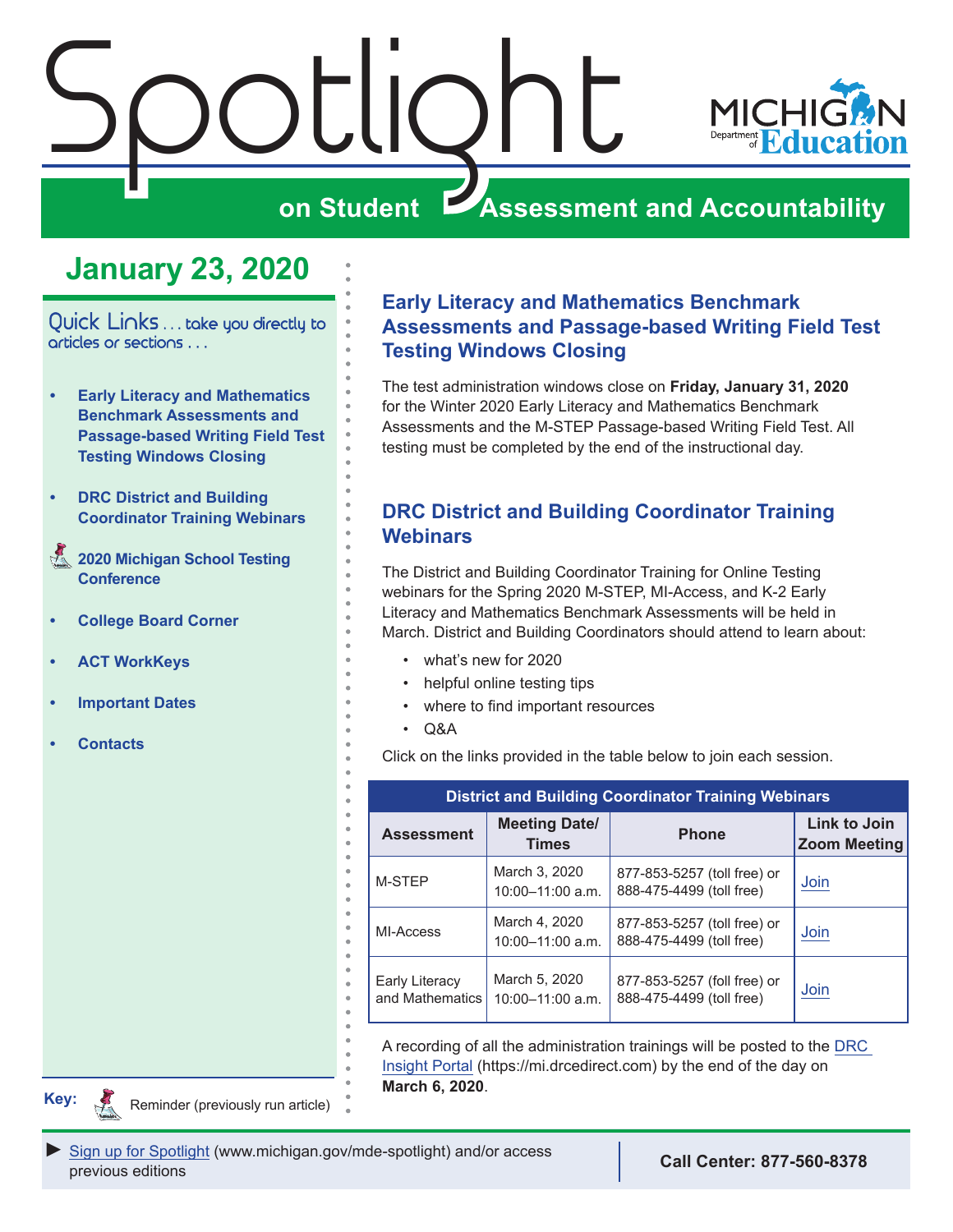## <span id="page-1-0"></span>**Z** 2020 Michigan School Testing Conference

The 2020 Michigan School Testing Conference (MSTC) will be held **February 11–13, 2020** at the Sheraton Ann Arbor Hotel in Ann Arbor, Michigan. This year's conference will be the 60th annual event.

The mission of MSTC is to provide educators with professional learning opportunities about assessment, as well as information on national, state, and local assessment programs and trends. The conference is unique in its match to the needs of Michigan educators, featuring examples of outstanding practices from local educators, as well as state and nationally renowned experts in the field.

The annual Michigan School Testing Conference consists of a day for workshops and two days of plenary and clinic sessions.

On **Tuesday, February 11, 2020**, from **8:30 to 11:45 a.m.** and **12:45 to 4:00 p.m.**, six half-day and two full-day workshops will be offered, including a full-day workshop for new assessment coordinators. Registration begins at 7:30 a.m. Continental breakfast and a light lunch will be offered for all conference workshop attendees.

The conference takes place **Wednesday, February 12** through **Thursday, February 13, 2020**. Registration includes continental breakfast and lunch on both days.

Keynote presenters on Wednesday, February 12 include Tom Guskey (University of Louisville) and Andy Middlestead (MDE). Jim Pellegrino (University of Illinois-Chicago) and a panel of current and retired educators who will celebrate the 60th anniversary of the conference are the keynote presenters on Thursday, February 13.

For conference program information and registration, go to the [MSTC online registration site](http://www.gomasa.org/MSTC2020) (www.gomasa.org/ MSTC2020).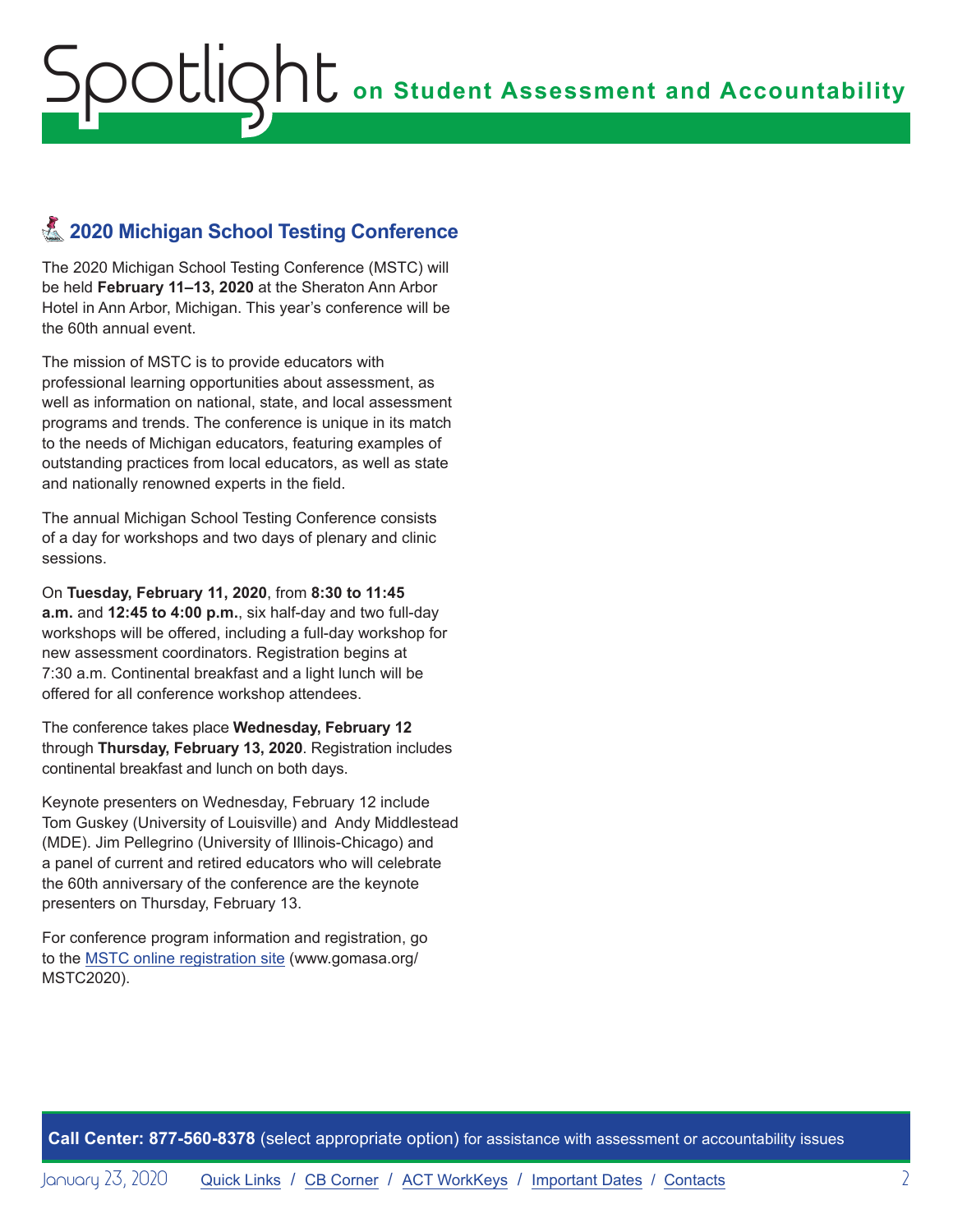**on Student Assessment and Accountability**

## <span id="page-2-1"></span>College Board Corner

*Information on SAT*®*, PSAT*™ *8/9, and PSAT*™*10 provided by the College Board*

#### **Questions about Spring PSAT 8/9, PSAT 10, or SAT?**

- Call the Michigan Educator Hotline: 866-870-3127 (select Option 1)
- Email [michiganadministratorsupport@collegeboard.org](mailto:michiganadministratorsupport%40collegeboard.org?subject=)

#### **Michigan Testing Manuals**

<span id="page-2-0"></span>Spotlight

College Board provides Michigan-specific testing manuals for the SAT with Essay, PSAT 10, and PSAT 8/9. The SAT manuals are currently posted on the [MME](www.michigan.gov/mme)  [web page](www.michigan.gov/mme) (www.michigan.gov/mme). The PSAT-related manuals will be posted on the [PSTAT web page](http://www.michigan.gov/psat) (www. michigan.gov/psat) by the first week of February.

There are three SAT manuals, one PSAT 10 manual, and one PSAT 8/9 manual. You will receive a **sample** set of manuals in the Coordinator Planning Kit, which will be delivered the **week of February 24, 2020**. Your full set of manuals to support your school will be sent in the pre-administration shipment, to be delivered the **week of March 23, 2020** (or **March 30, 2020** if your school is on spring break the week of March 23).

| <b>Manual Title</b>                                         | <b>What's Inside</b>                                                                                                                                                                                                                                                                                                                                                  |
|-------------------------------------------------------------|-----------------------------------------------------------------------------------------------------------------------------------------------------------------------------------------------------------------------------------------------------------------------------------------------------------------------------------------------------------------------|
| <b>SAT School Day Coordinator Manual</b>                    | Used by the SAT test coordinator, gives complete instructions for preparing<br>your school and staff for SAT with Essay testing                                                                                                                                                                                                                                       |
| <b>SAT School Day Standard Testing</b><br><b>Manual</b>     | Used by the proctor, gives instructions for testing students using purple test<br>books who are testing without accommodations, and for students testing with<br>accommodations who are required to test on the initial test day                                                                                                                                      |
| <b>SAT School Day Accommodated</b><br><b>Testing Manual</b> | Used by the proctor, gives instructions for testing students using blue or lime<br>books who are eligible to test in the accommodated testing window.                                                                                                                                                                                                                 |
| <b>PSAT 10 Coordinator Manual</b>                           | Used by the PSAT 10 test coordinator and proctor, gives complete<br>instructions for preparing your school and staff for PSAT 10 testing, including<br>for proctors testing students without accommodations and students testing<br>with accommodations, which may be administered in the standard testing<br>room or in nonstandard testing rooms                    |
| PSAT 8/9 Coordinator Manual                                 | Used by PSAT 8/9 for grades 8 and 9 test coordinators and proctors, gives<br>complete instructions for preparing your school and staff for PSAT 8/9<br>testing, including for proctors testing students without accommodations and<br>students testing with accommodations, which may be administered in the<br>standard testing room or in nonstandard testing rooms |

*(Continued on next page)*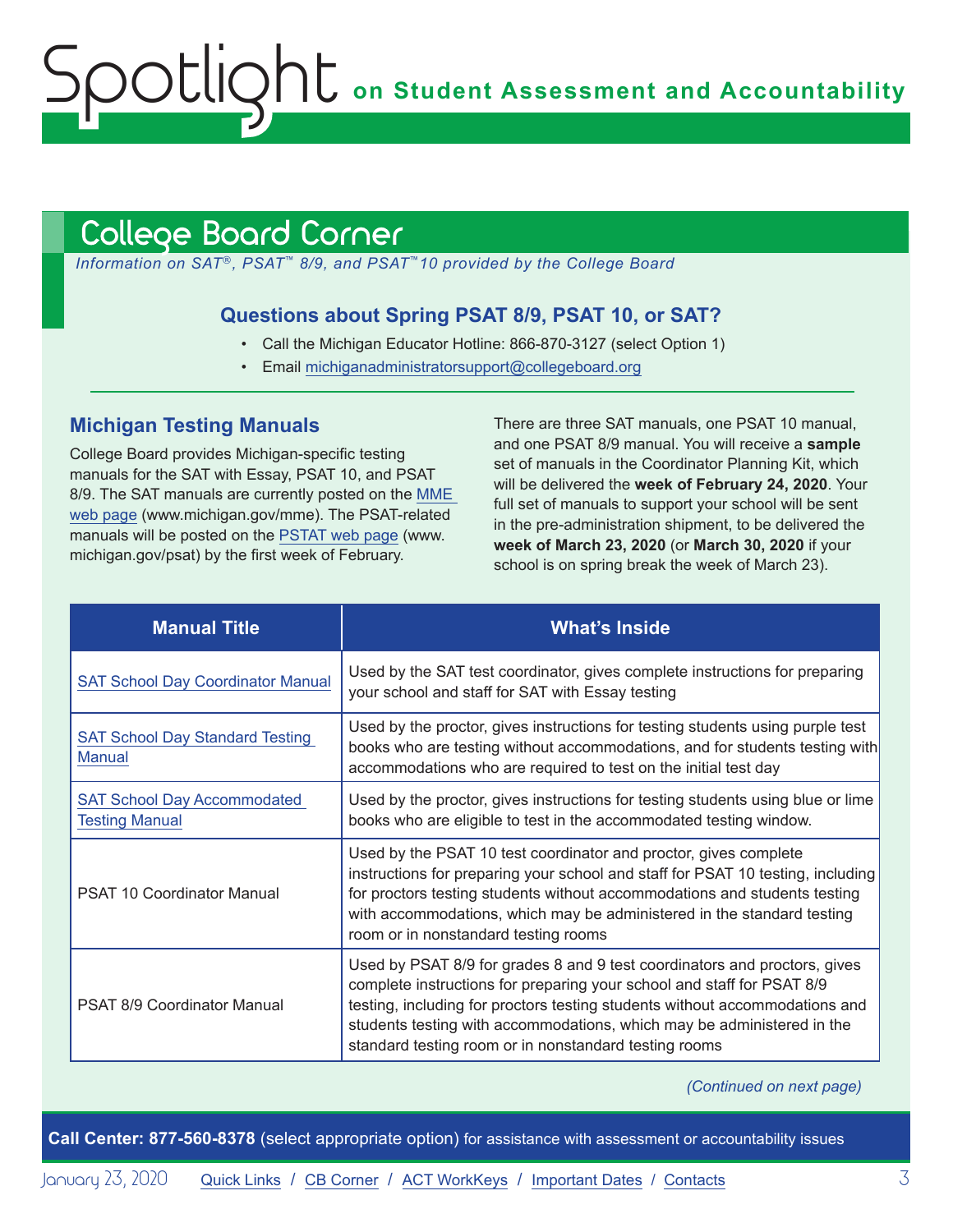#### **Coming Soon**

- Coordinator planning kits will arrive in schools the **week of February 24, 2020**. These include a sample set of manuals for coordinators to begin preparing for the administration.
- PDFs of PSAT-related testing manuals and translated test directions will be available to download in February.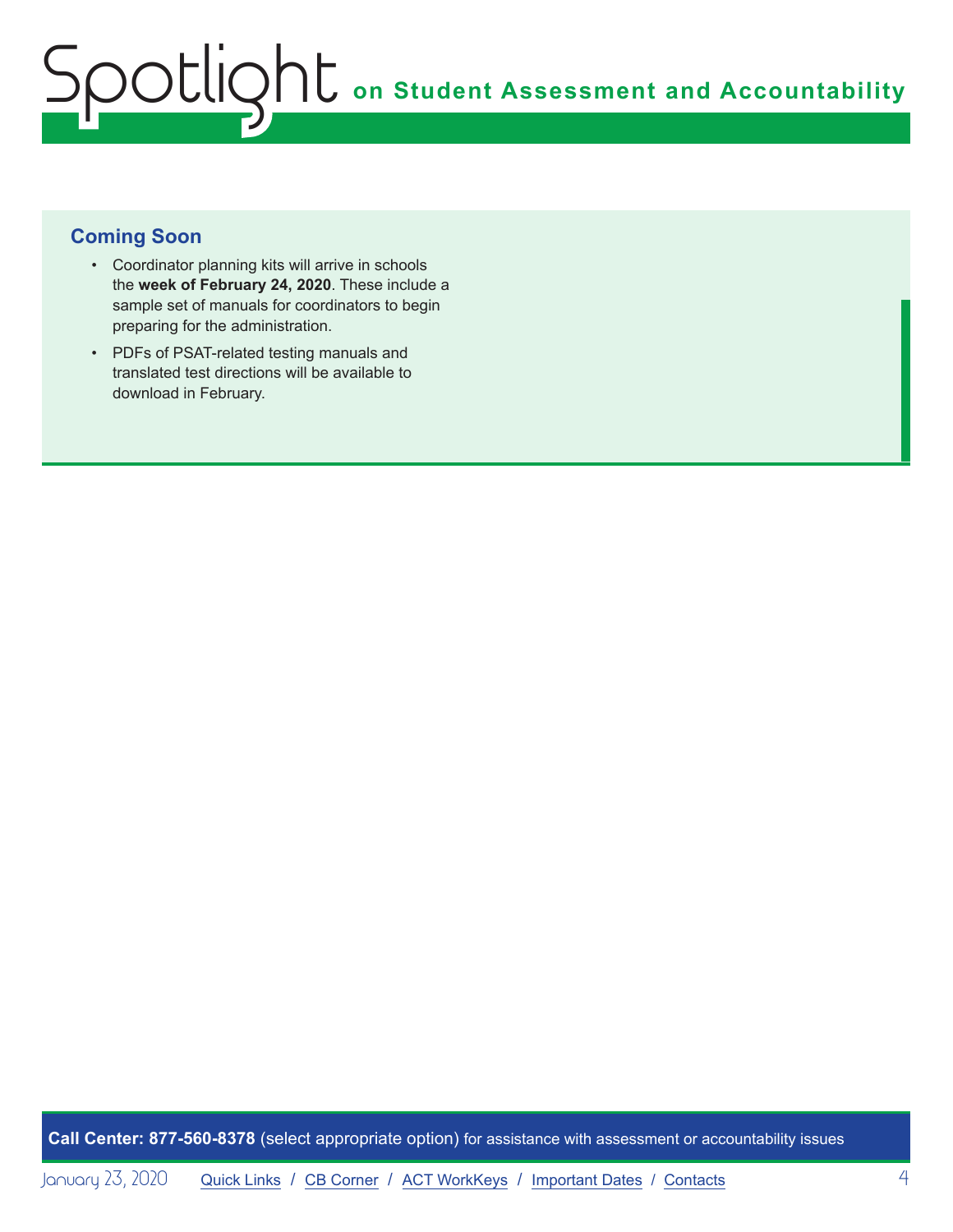**on Student Assessment and Accountability**

**ACT** 

Information on ACT<sup>®</sup> WorkKeys<sup>®</sup> provided by the ACT.

#### **Training Packets**

<span id="page-4-0"></span>Spotlight

A training packet will be shipped to each participating school the **week of January 20, 2020** so that test coordinators may familiarize themselves with ACT's WorkKeys policies and procedures. The packet will contain one copy of each answer document, one copy of each manual, and one copy of various other administration materials. Additional copies of these materials will be sent in your initial shipment of test materials in March.

The training packet will be sent to the mailing address of the WorkKeys Test Coordinator listed in the [Educational](www.michigan.gov/EEM)  [Entity Master \(EEM\)](www.michigan.gov/EEM) (www.michigan.gov/eem), not to the building address. For information on updating the EEM, refer to the [September 5, 2019 Spotlight Newsletter](https://www.michigan.gov/documents/mde/Spotlight_9-5-19_665116_7.pdf) (www.michigan.gov/mde-spotlight).

If you do not receive a training packet, these materials are also posted on the [ACT state testing website](http://www.act.org/content/act/en/products-and-services/state-and-district-solutions/michigan.html) (http://www.act.org/content/act/en/products-andservices/state-and-district-solutions/michigan.html) on the **WorkKeys on Paper** page.

#### **Pre-identify Students and Order WorkKeys Test Materials**

The window to submit student data for Pre-ID barcode labels and to order ACT WorkKeys standard-time and accommodations materials for the initial test dates (April 15–28, 2020) is **January 8 – February 12, 2020, 5:00 p.m.**, using the [OEAA Secure Site](http://www.michigan.gov/oeaa-secure) (www.michigan. gov/oeaa-secure).

Refer to the **Pre-Identification** and **Initial Materials Ordering** articles in the [December 19, 2019 Spotlight](https://www.michigan.gov/documents/mde/Spotlight_12-19-19_674462_7.pdf)  [Newsletter](https://www.michigan.gov/documents/mde/Spotlight_12-19-19_674462_7.pdf) (www.michigan.gov/mde-spotlight) for complete information about these processes.

Refer to the [January 9, 2020 Spotlight Newsletter](https://www.michigan.gov/documents/mde/Spotlight_1-9-20_676327_7.pdf) (www. michigan.gov/mde-spotlight) for additional information about the WorkKeys test materials that are available for ordering.

#### **Training Webinars**

ACT will be hosting two optional training webinars in preparation for the April test administration. For complete information and registration links, refer to the [January](https://www.michigan.gov/documents/mde/Spotlight_1-9-20_676327_7.pdf)  [9, 2020 Spotlight Newsletter](https://www.michigan.gov/documents/mde/Spotlight_1-9-20_676327_7.pdf) (www.michigan.gov/mdespotlight).

#### **Off-site Testing**

Approval of off-site testing is required by the Office of Educational Assessment and Accountability (OEAA). Submit your requests using the OEAA Secure Site (www. michigan.gov/oeaa-secure), **February 10 – May 5, 2020**. Refer to the [November 7, 2019 Spotlight Newsletter](https://www.michigan.gov/documents/mde/Spotlight_11-7-19_670956_7.pdf) (www.michigan.gov/mde-spotlight) for additional information.

ACT requires that the location name and address is documented in the Test Room Report portion of the Test Administration Form folder.

For all upcoming events and deadlines, be sure to reference the following documents:

- [ACT WorkKeys Schedule of Events](http://www.act.org/content/dam/act/unsecured/documents/ScheduleofEventsWorkKeys-MI.pdf) posted on the [ACT state testing website](http://www.act.org/content/act/en/products-and-services/state-and-district-solutions/michigan.html) (http://www.act.org/ content/act/en/products-and-services/state-anddistrict-solutions/michigan.html) on the **WorkKeys on Paper** page.
- [MME List of Important Dates Spring 2020](https://www.michigan.gov/documents/mde/MME_List_of_Important_Dates_668755_7.pdf) found on the [MME web page](www.michigan.gov/mme) (www.michigan.gov/mme) under **General information**.

*(Continued on next page)*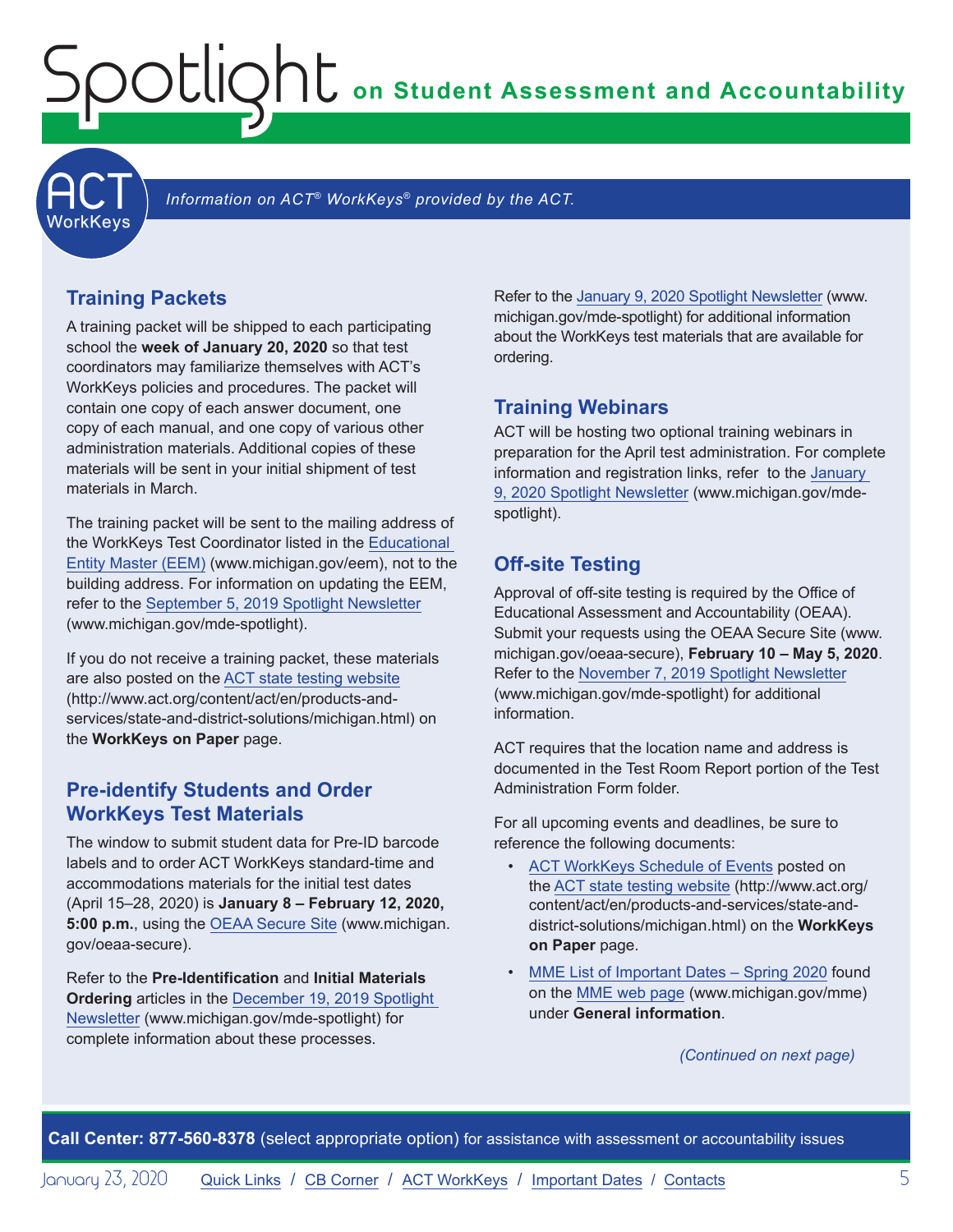### **Contacting ACT**

If you have questions, you may:

- 1. contact ACT via the [Contact Us web page](http://www.act.org/aap/state/contact.html) [\(www.act.org/aap/state/contact.html](https://www.act.org/aap/state/contact.html))
- 2. call ACT at 800-553-6244, 9:30 AM 6:00 PM ET • standard time: ext. 2800
	- accommodations: ext. 1788
- 3. email accommodations questions to [ACTStateAccoms@act.org](mailto:ACTStateAccoms%40act.org?subject=)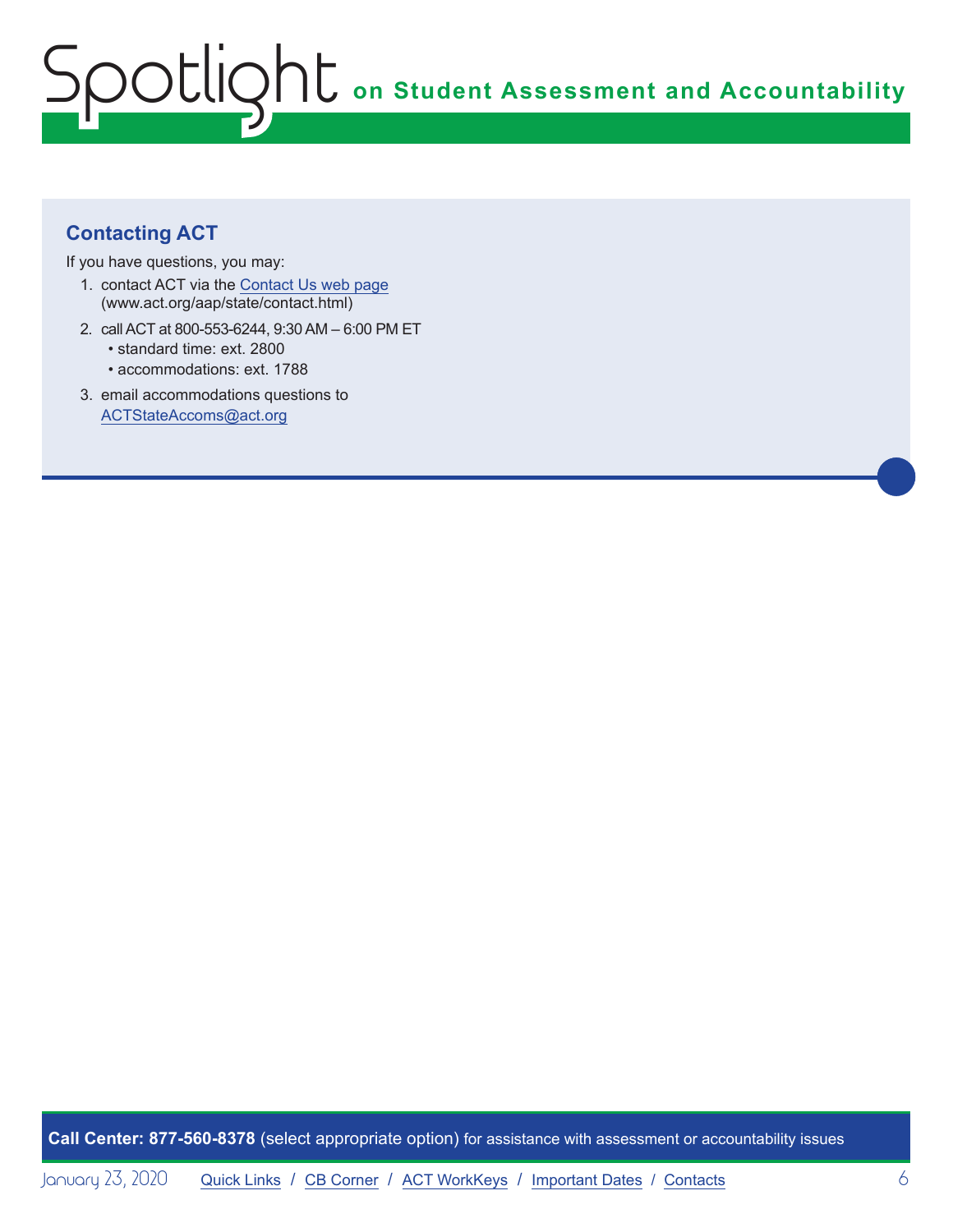## <span id="page-6-1"></span><span id="page-6-0"></span>**Important Dates**

## **Approaching Deadlines!**

#### **Friday, January 24, 2020**

• **WIDA** Test Exceptions & False EL Window **DEADLINE**

#### **January 30, 2020**

• Pre-identification for **Early Literacy and Mathematics Benchmark Assessment for grades K-2 DEADLINE**

#### **January 30, 2020**

• Pre-identification for **M-STEP Passage-Based Writing Field Test for grades 3-8 DEADLINE**

#### **January 31, 2020**

• **Early Literacy and Mathematics Benchmark Assessment for grades K-2** testing window **CLOSES**

#### **January 31, 2020**

• **M-STEP** testing window for the online Passage-based Writing Field Test **CLOSES**

## **Coming Next Week . . .**

#### **January 29, 2020**

• **WIDA** Materials arrive in districts

## **January 2020**

#### **SAT and PSAT**

#### **Now – February 24, 2020**

Window to request or update College Board-approved and state-allowed accommodations in SSD Online for **SAT with Essay, PSAT 10**, and **PSAT 8/9**.

#### **WIDA**

#### **Now – March 19, 2020**

• Pre-Identification for **WIDA**

### **M-STEP, WorkKeys, SAT, PSAT, and MI-Access**

#### **Now – February 12, 2020:**

• Pre-ID for barcode labels and Initial Materials Order

#### **M-STEP and MI-Access**

#### **Now – March 6, 2020**

• Window to submit an [Alternate INSIGHT Availability](https://baameap.wufoo.com/forms/2020-alternate-insight-availability-request/)  [Request Form](https://baameap.wufoo.com/forms/2020-alternate-insight-availability-request/) (https://baameap.wufoo.com/ forms/2020-alternate-insight-availability-request/)

#### **WIDA**

#### **January 29 – April 13, 2020**

• **WIDA** Additional Material Order Window

## **February 2020**

#### **WIDA**

#### **February 3 – March 20, 2020**

• **WIDA** Test Administration window

#### **ACT WorkKeys**

#### **February 4, 2020**

• **ACT WorkKeys** training webinar, 10:00-11:00 a.m. ET, [Register here](https://event.on24.com/wcc/r/2124038/11177BB2C08057557E1BDD10CF935708)

**Call Center: 877-560-8378** (select appropriate option) for assistance with assessment or accountability issues

January 23, 2020 [Quick Links](#page-0-0) / [CB Corner](#page-2-1) / [ACT WorkKeys](#page-4-0) / [Important Dates](#page-6-1) / [Contacts](#page-8-1) 7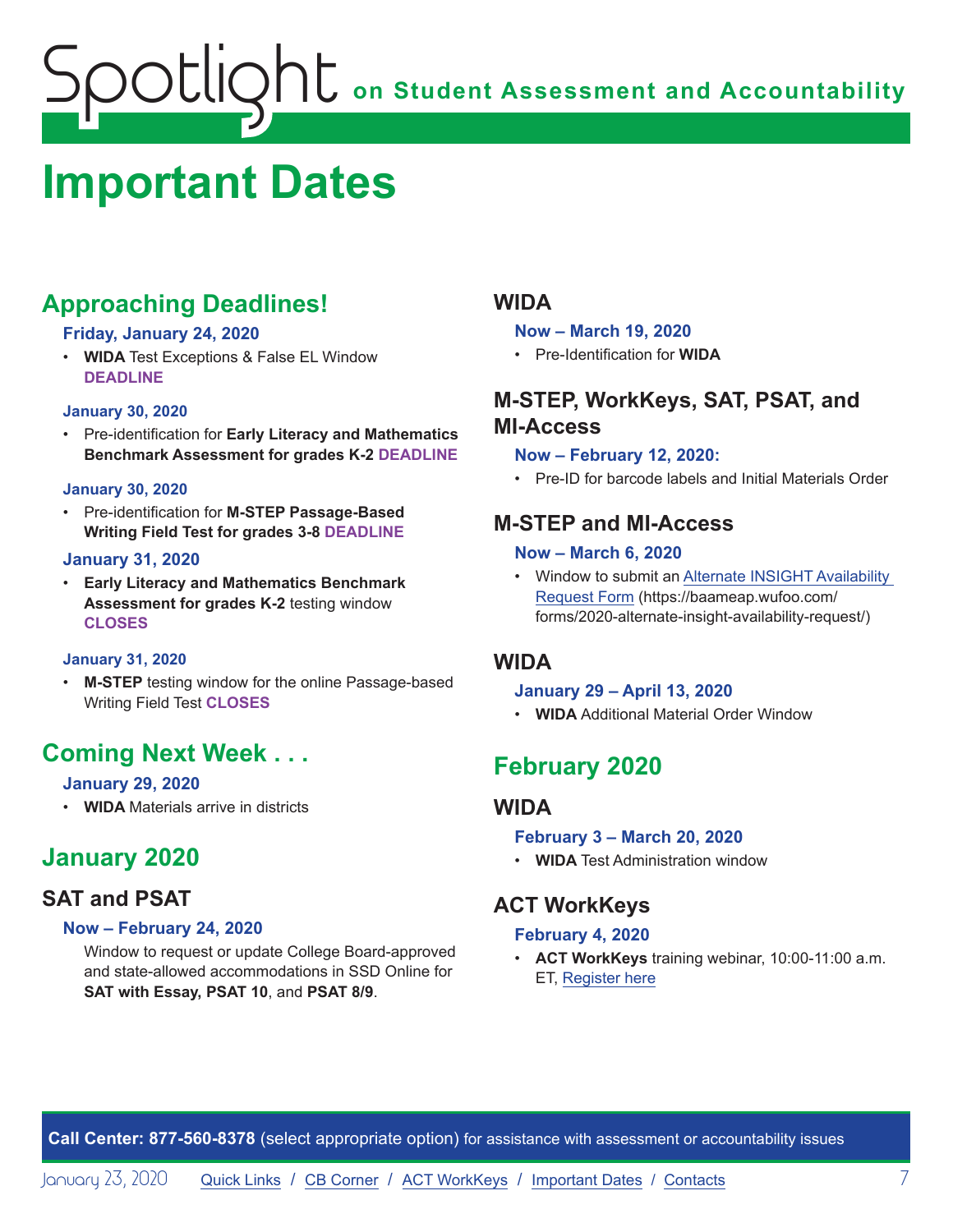## **March 2020**

#### **M-STEP, MI-Access, and Early Literacy and Mathematics**

**March 3, 4, and 5, 2020, 10:00–11:00 a.m.**

- **District and Building Coordinator Training for Online Testing** webinars
	- » **M-STEP:** [Join March 3 webinar](https://datarecognitioncorp.zoom.us/j/808058347) (https://datarecognitioncorp.zoom.us/j/808058347)
	- » **MI-Access:** [Join March 4 webinar](https://datarecognitioncorp.zoom.us/j/692324752) (https://datarecognitioncorp.zoom.us/j/692324752)
	- » **Early Literacy and Mathematics Benchmark Assessments:** [Join March 5 webinar](https://datarecognitioncorp.zoom.us/j/434934151) (https://datarecognitioncorp.zoom.us/j/434934151)

#### **ACT Workkeys**

#### **March 10, 2020**

• **ACT Workkeys** training webinar, 3:30-4:30 p.m. ET, [Register here](https://event.on24.com/wcc/r/2124036/C50E209AAEDE2B03029BDE55DA459C17)